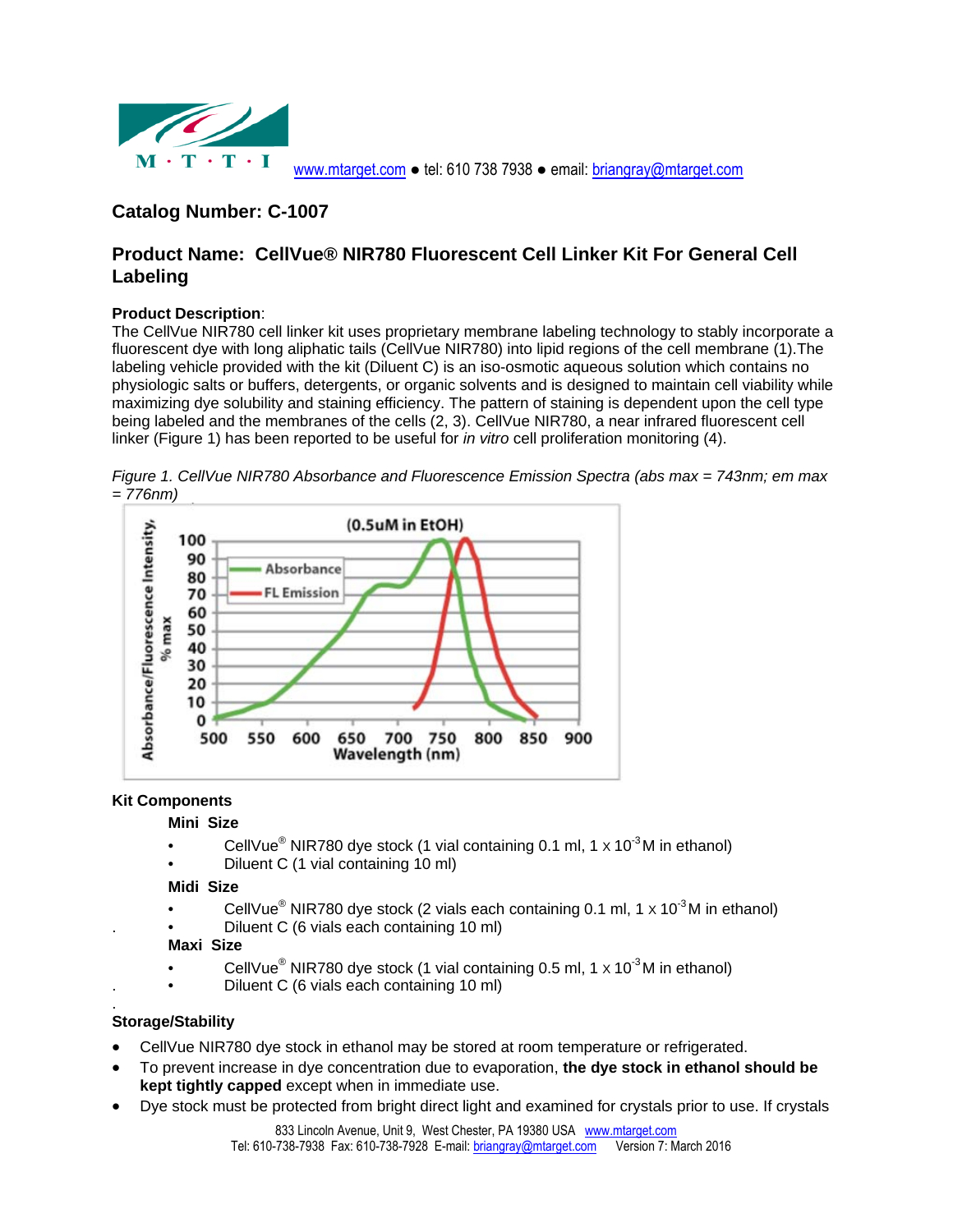are noted in the dye stock, it should be warmed slightly in a  $37^{\circ}$ C water bath and sonicated or vortexed to redissolve the crystals.

- Diluent C may be stored at room temperature or refrigerated. If refrigerated, bring to room temperature before it is used to prepare cell and dye suspensions used for labeling (steps 5 and 6 under General Cell Membrane Labeling, below).
- Diluent C is provided as a **sterile** solution. Because it does not contain any preservatives or antibiotics, it should be kept sterile.
- Working solutions of dye in Diluent C should be made **immediately** prior to use.
- Do not store dye in Diluent C.

## **Procedures**

Materials Required for General Membrane Labeling but not included:

- A uniform suspension of single cells in tissue culture medium
- Tissue culture medium with serum
- $Ca<sup>2+</sup>$ , Ma<sup>2+</sup> and serum free medium or buffered salt solution (e.g. Dulbecco's PBS or Hank's BSS)
- Serum, albumin or other system-compatible protein source
- Polypropylene conical centrifuge tubes
- Temperature-controlled centrifuge (0 to 1,000 X *g*)
- Instrument(s) for analysis of fluorescence (fluorometer, fluorescence microscope, modified flow cytometer as described by Stewart et al (5) , or fluorescence image analysis instrumentation)
- Laminar flow hood
- Hemocytometer or cell counter
- Slides and coverslips

## **General Cell Membrane Labeling**

The appearance of labeled cells may vary from bright and uniform labeling to a punctate or patchy appearance depending on cell type. **Labeling occurs by partitioning of the lipophilic dye into cell membranes and labeling intensity is a function of both dye and cell concentration. Labeling is not saturable. Therefore, it is essential that the amount of dye available for incorporation be limited.** Over-labeling of the cells will result in loss of membrane integrity and reduced cell recovery. The cell and dye concentrations given in the following example represent starting concentrations that have been found broadly applicable to a variety of cell types. **To maximize fluorescence per cell while maintaining viability and functionality, users must determine the optimum dye and cell concentrations for their cell type(s) and experimental purposes. Also, the user should evaluate cell viability (e.g. propidium iodide exclusion), fluorescence intensity, coefficient of variation of fluorescence peaks, and uniformity of staining** (6)**.** 

To stain at final concentrations of 2 x 10<sup>-6</sup> M CellVue NIR780 dye and 1 x 10<sup>7</sup> cells/mL in a final staining volume of 2 mL perform the following using aseptic techniques:

1. Adherent or bound cells must first be removed from the culture vessel using proteolytic enzymes (i.e., trypsin/EDTA) and put into a single cell suspension.

#### **Perform all subsequent steps at ambient temperature (20 -25 °C.)**.

- 2. Place a total of approximately 2  $\times$  10<sup>7</sup> single cells in a conical bottom polypropylene tube and wash once using medium without serum.
- 3. Centrifuge the cells  $(400 \times g)$  for 5 minutes into a loose pellet.
- 4. After centrifuging cells, carefully aspirate the supernatant, being careful not to remove any cells but leaving no more than 25 µLof supernatant on the pellet.
- 5. Prepare 2x cell suspension by adding 1 mL of Diluent C to cell pellet and resuspending with gentle pipetting to insure complete dispersion. Do not vortex.
- 6. **Immediately** prior to staining, prepare 2x working dye stock (4 x 10<sup>-6</sup>M CellVue dye) in Diluent C (supplied with the kit). To 1 mL of Diluent C in a polypropylene centrifuge tube add 4µL of 1 x 10<sup>-3</sup> M dye stock in ethanol. To minimize ethanol effects on cells, the amount of dye added should be less than 1% of final staining volume at the end of Step 7. If a greater dilution of the dye stock is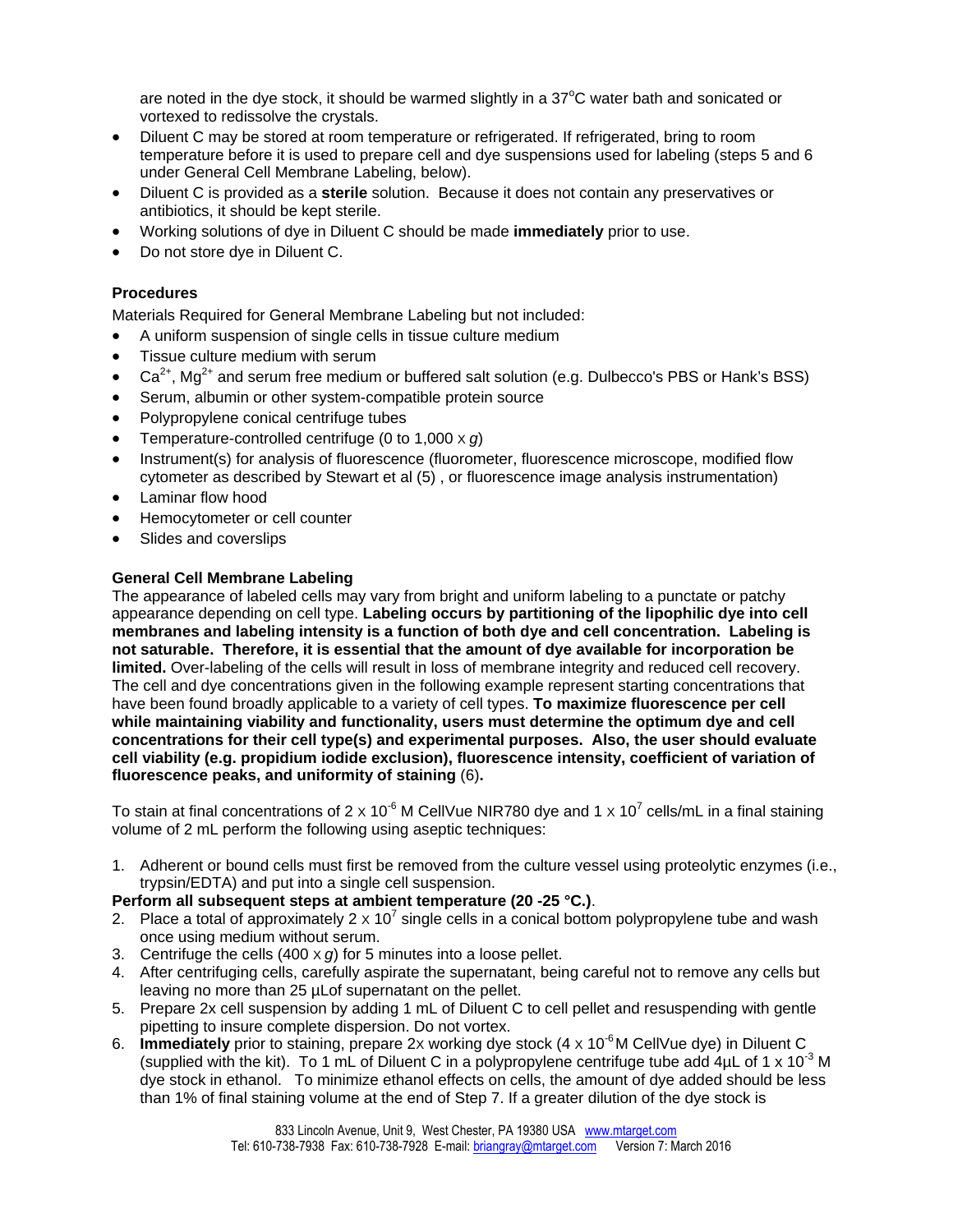necessary, make an intermediate stock by diluting with 100% ethanol.

- 7. Rapidly add the 1 ml of 2X cell suspension from Step 5 to 1 ml of 2X working dye from Step 6, and **immediately** mix the sample by pipetting. **Note: rapid and homogeneous mixing is critical for uniform labeling because staining is nearly instantaneous**.
- 8. Incubate the cell/dye suspension from Step 7 (1 x 10<sup>7</sup> cells/mL, 2 x 10<sup>-6</sup> M dye) for 2 to 5 minutes with periodic mixing. Longer staining periods will result in brighter cell staining but should be checked for effects on cell viability and function.
- 9. Stop the staining by adding an equal volume (2 mL) of serum or compatible protein solution (i.e., 1% BSA). Incubate 1 min. Do not dilute with Diluent C.
- 10. Centrifuge the cells at 400 X *g* for 10 minutes at 25 °C to remove cells from staining solution. Carefully remove supernatant, being sure not to remove cells.
- 11. Wash the cell pellet 3 times with 10 mL of complete medium to ensure removal of unbound dye. **Note**: to minimize effects of residual dye bound to tube walls, transfer cell/dye suspension to a fresh, sterile conical polypropylene tube at the first resuspension step. Do not wash with Diluent C.
- 12. After final wash, resuspend cell pellet in 10 mL complete medium for cell counting and viability determination. After assessing cellular recovery and viability, centrifuge and resuspend to desired concentration of viable cells.
- 13. Examine the cells using fluorescence microscopy, flow cytometry or fluorescence-based image analysis. The stained sample should be checked for cell recovery, cell viability, fluorescence intensity and function. Staining is typically 100-1,000 times brighter than background autofluorescence. Distributions should be symmetrical and as homogeneous as possible, although staining CV will depend on the cell type being stained.

## **Critical Aspects of General Cell Membrane Labeling**

- 14. No azide or metabolic poisons should be present at the time of CellVue Dye staining.
- 15. It is imperative that single cell suspensions be used, to obtain uniform staining.
- 16. Prior to staining, remove all serum proteins and lipids that may reduce the effective dye concentration available for labeling.
- 17. The presence of physiologic salts causes the dye to form micelles and substantially reduces staining efficiency. Therefore, it is important that the cells be resuspended in Diluent C prior to the addition of dye, not medium or buffered salt solution. It is also important that the amount of residual supernatant remaining prior to resuspension in Diluent C be minimized (Step 4) .
- 18. Ethanolic dye stock should not be added directly into the cell suspension. This will result in poor mixing and heterogeneous staining distributions
- 19. Ethanolic dye stock should not be added directly to the cell pellet. This will result in poor cell viabilities.
- 20. Rapid and homogeneous mixing is critical for uniform labeling. The following measures have been found to aid in achieving optimum results:
	- a) Mix equal volumes of cell suspension and working dye solution;
	- b) Avoid staining in very small (<100 µL) or very large (>5 mL) volumes.
	- c) Avoid the use of serological pipettes for the addition of cells to dye.
	- d) Dispense volumes as precisely as possible so that both cell and dye concentrations are accurately reproduced from sample to sample and study to study.
- 21. To minimize loss of viability, expose cells to dye and diluent for the minimum time needed to achieve the desired staining intensity. Since Diluent C lacks physiologic salts, longer exposure may cause reduced viability in some cell types. To test for diluent effects, run a mock-stained control in which ethanol rather than dye is used in Step 6 of the staining procedure and test for viability or functional properties of interest.
- 22. Do not centrifuge the cells in Diluent C before stopping the staining reaction.
- 23. Staining should be stopped by adding an equal volume of serum or other suitable protein source. Serum is preferred.
- 24. Washing efficiency is increased if serum proteins or albumin are added to the stop and washing solutions. It is also increased by transfer into a fresh tube at the first resuspension step after staining is stopped (Step 11).
- 25. Do not use Diluent C for washing steps.
- 26. This labeling procedure can be used for *in vitro* or *ex vivo* labeling of stem cells, lymphocytes, monocytes, endothelial cells or any other cell type where partitioning of dye into lipid regions of the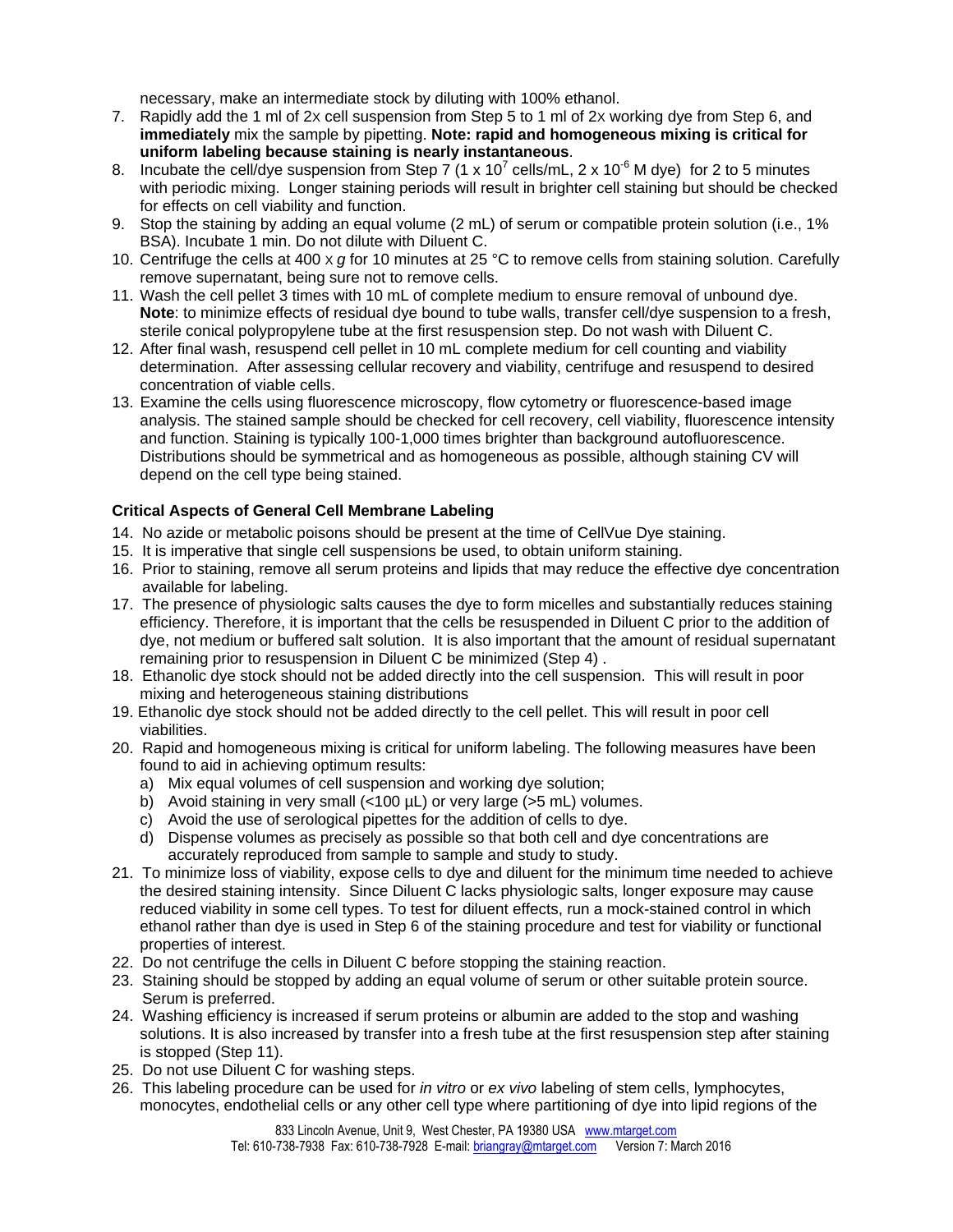cell membrane is desired. Alternate methods may be more suitable for *in vivo* labeling and/or selective labeling of phagocytic cells (7-9).

- 27. General cell labeling should be performed prior to monoclonal antibody staining. The cell tracking probes will remain stable during the monoclonal staining at 4 °C; however, capping of the monoclonal antibodies is highly probable if the general cell labeling is carried out at ambient temperature subsequent to antibody labeling.
- 28. Stained cells may be fixed with 2% methanol-free paraformaldehyde and intensities are expected to be stable for several weeks so long as the samples are protected from direct bright light.
- 29. Platelet (or liposome) labeling requires a modification of this protocol (2).

#### **Histology**

Preparation and preservation of slides containing cells labeled with lipophilic membrane dyes requires frozen tissue sectioning and special mounting techniques as such dyes are partially or completely soluble in many organic solvents. The following methods, developed by Drs. Per Basse and Ronald H. Goldfarb (Pittsburgh Cancer Institute, Pittsburgh, PA) for use with visible fluorescent PKH family of membrane dyes, are also expected to be useful for tissues containing cells labeled with CellVue dyes.

#### Preparation of slides

- 1. Excise tissues to be sectioned and freeze immediately on dry ice.
- 2. Store tissues at –70 °C prior to sectioning.
- 3. Mount frozen tissues using O.C.T. compound (Tissue-Tek; Miles, Inc.)
- 4. Prepare 4 to 5 micron tissue sections.
- 5. Air dry slides for at least 1 hr at room temperature.
- 6. Mount coverslip using 1-2 drops of cyanoacrylate ester glue. (Successful results have been obtained using the following brands of cyanoacrylate ester glue: Elmer's Wonder Bond, Archer Instant Bonding Adhesive, Bondo Super Glue, Duro Super Glue, Scotch Instant Glue and Instant Krazy Glue).
- 7. Examine or photograph sections using standard filter setup for Cy7 or Alexa 700 (CellVue NIR 780).

Counterstain Sections

- 1. Remove coverslips by soaking slides in acetone for 24 to 48 hours.
- 2. Rinse slides in distilled water to remove acetone.
- 3. Counterstain sections using stain of choice. Satisfactory results have been obtained using Mayer's or Harris hematoxylin.
- 4. Mount slides using AS/AP permanent aqueous mounting medium (Bio/Can America, Inc.,Portland, ME).

**Note:** Because organic solvents may extract CellVue dyes and counterstains may absorb fluorescence, simultaneous visualization of CellVue fluorescent cell linker dyes and histological staining has not been demonstrated. Use serial sections or use a single section and perform fluorescent microscopy before demounting and counterstaining (6). For a protocol successfully used to detect PKH26, a visible-emitting membrane dye, in combination with an immunohistochemical counterstain, see Soukiasian *et al* (10).

#### **References**

- 1. Horan, P. K., and Slezak, S. E., Nature, 340, 167168 (1989).
- 2. Horan, P.K., et al., Methods Cell Biol., 33, 469-490 (1990).
- *3.* Poon, R.Y., et al., in: *In Living Color: Flow Cytometry and Cell Sorting Protocols,* Diamond, R. A., and DeMaggio, S. (Eds.). p. 302-352 (Springer-Verlag, New York, 2000).
- 4. Tario JD, Gray BD, Wallace SS, Muirhead KA, Ohlsson-Wilhelm BM, Wallace PK. *Novel Lipophilic Tracking Dyes for Monitoring Cell Proliferation*. Immunological Investigations, 36, No 5-6, 861-885 (2007)
- 5. Stewart, C. C., M. L. Woodring, et al. (2005). "Flow cytometer in the infrared: inexpensive modifications to a commercial instrument." Cytometry A 67(2): 104-11.
- 6. Wallace P.K., et al., Cancer Res., 53, 2358-2367 (1993)
- 7. Mitchell, E.A. Eur. J. Immunol., 28, 3066-3074 (1998)
- 8. Maus, U., et al., Am. J. Physiol. Lung Cell Mol. Physiol., 280, L58-68 (2001)
- 9. Albertine, K.H., Gee, M.H. J. Leukoc. Biol., 59, 631-638 (1996)
- 10. Soukiasian HJ et al. J. Heart Lung Transplant. 23: 873-880 (2004)